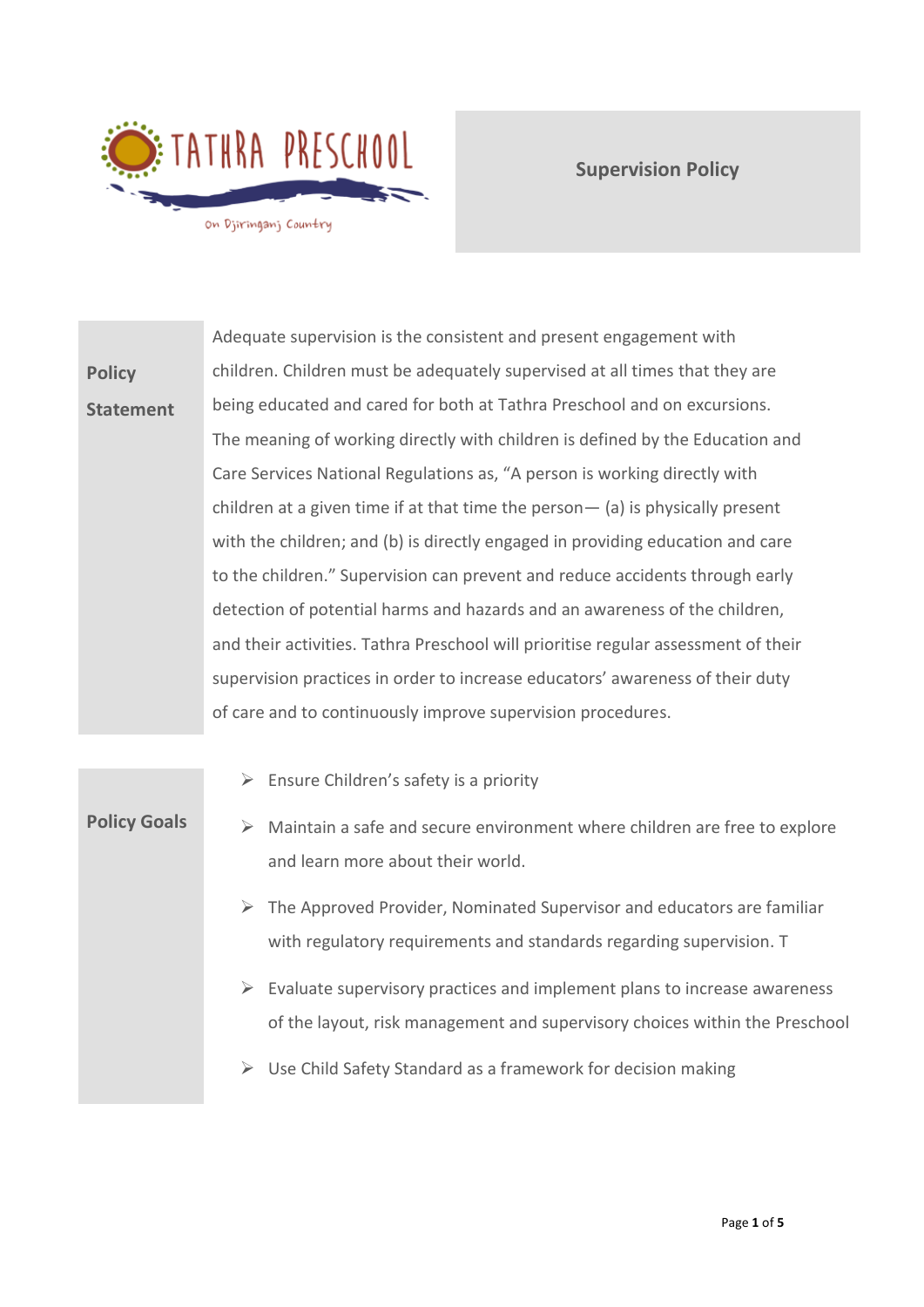## **The Approved Provider will:**

- $\triangleright$  Ensure that the premises are designed and maintained to facilitate supervision of children at all times while considering the need to maintain the rights and dignity of all children.
- $\triangleright$  Ensure that the age and supervision requirements for educators are maintained at all times. Any educators who are under eighteen years of age may work at the centre-based service, provided they do not work alone and are adequately supervised at all times by an educator who is over eighteen years of age.
- $\triangleright$  Notify the regulatory authority within 24 hours if a child appears to be missing, cannot be accounted for, appears to have been taken or removed from the premises, or has mistakenly been locked in or out of the education and care services premises.
- $\triangleright$  Ensure that policies and procedures address supervision clearly.
- $\triangleright$  Ensure that the National Regulations specification are met in regard to the number of educators required to educate and care for children and the qualifications of these educators.

## **The Nominated Supervisor will:**

- $\triangleright$  Plan staffing to ensure continuity of care and adequate supervision at all times when children are being cared for and educated in the service and on excursions.
- ➢ Ensure that a risk assessment is carried out before an authorisation is sought for an excursion. The risk assessment will consider and identify the number of adults required to ensure continuous adequate supervision throughout the excursion.
- ➢ Conduct risk assessments and make professional judgment to determine approaches to supervision. Consideration will be given to the environment, the children, and the context of activities the children participate in.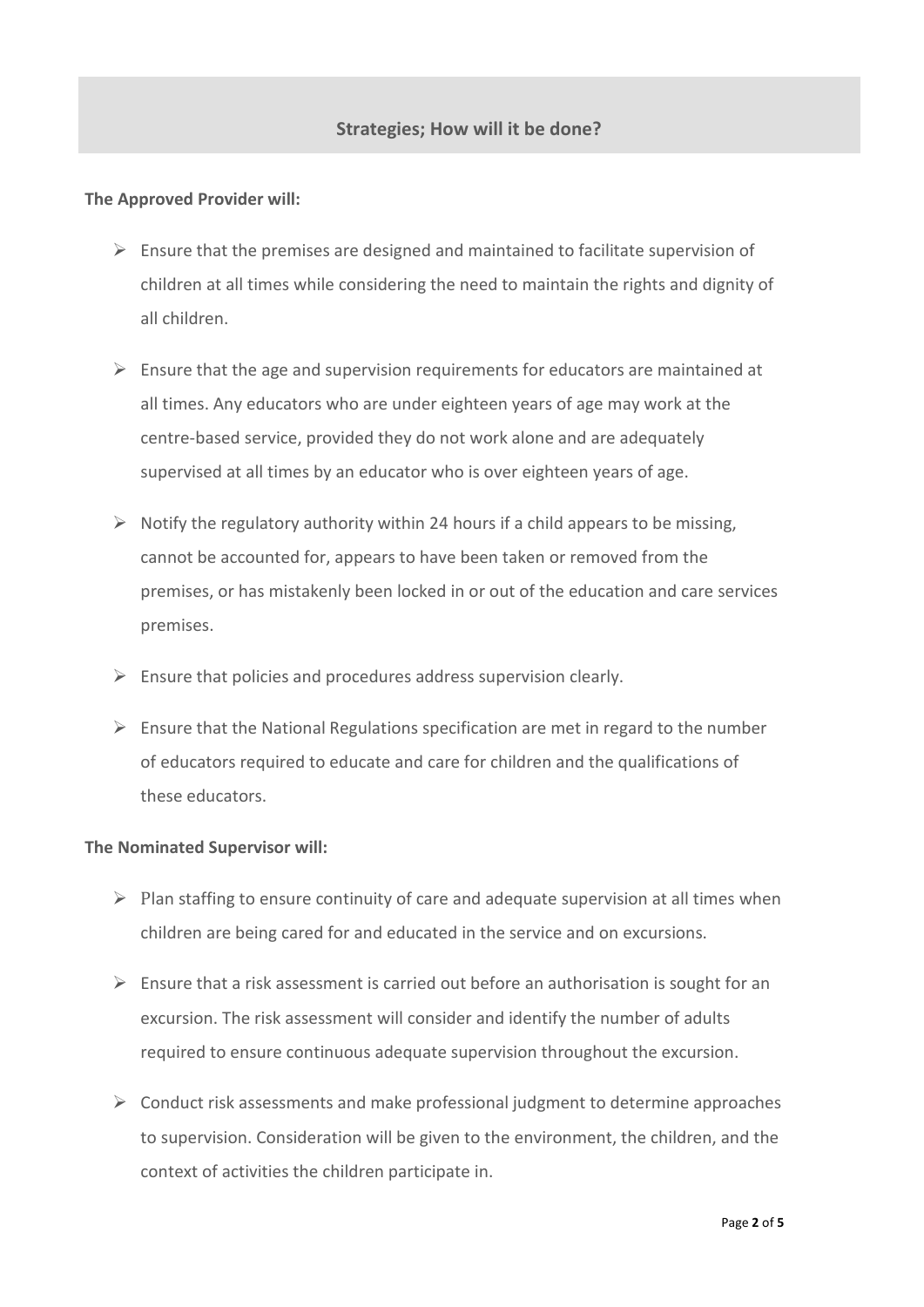$\triangleright$  Ensure all are familiar with the Child Safety Standards (2022)

## **Educators will:**

- $\triangleright$  Educators will position themselves effectively for supervising the children's play. Educators will take into consideration the layout of the premises and grounds, any higher risk activities, the presence of any animals, the location of activities and the location of bathroom and nappy change facilities.
- $\triangleright$  Promote children's agency and participation in genuine decision making.
- $\triangleright$  Ensure that supervision arrangements support observation and active engagement with children to support their learning.
- $\triangleright$  Listen carefully to children and note any changes of tone or volume in their voice. Noting these changes can assist in supervising children who may not be in direct vision.
- $\triangleright$  Evaluate situations to determine the potential risks and benefits for children's health, safety and wellbeing. Observing children's play and anticipating what may occur next allows educators to assist children as difficulties arise and to intervene when there is a potential danger to children.
- $\triangleright$  Inform new and relief educators about supervision arrangements and what is required of them in relation to supervising children.
- $\triangleright$  Regularly review supervision strategies to evaluate their effectiveness and its implementation by educators.
- $\triangleright$  Seek to ensure that two educators are present, within view, when working with children and when supporting children with toileting/hygiene routines.
- $\triangleright$  Arrange the education and care environment to maximise the ability of educators to supervise all areas accessible to children with particular focus on gates, the fence line, and doors during arrival and departure times.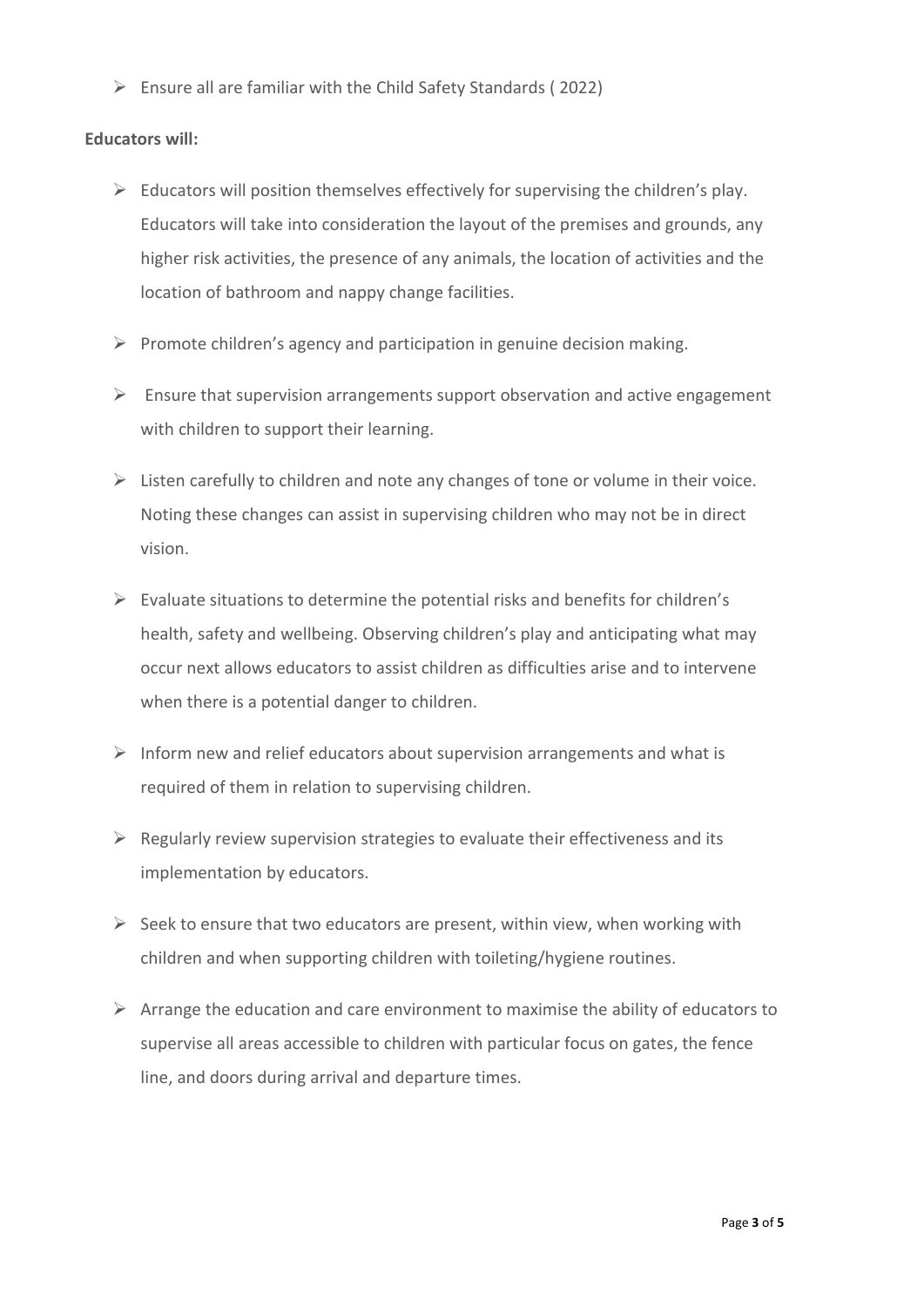- $\triangleright$  Be aware of the importance of communicating with each other about their location within the environment, as well as individual children who may need closer monitoring.
- $\triangleright$  Ensure that correct child: educator ratios are maintained throughout the education and care environment. All children will be in sight or hearing of educators at all times. No child will be left alone while eating or at nappy change and toileting times.
- $\triangleright$  Supervise children during rest periods. Children will be positioned and supervised according to the Safe Sleep & Rest Time policy.
- $\triangleright$  Ensure that hazardous equipment, machinery, and chemicals are inaccessible to children.
- $\triangleright$  Ensure that supervision arrangements are respectful and that interactions with children are meaningful. Educators will encourage children's independence while respecting individual abilities and needs.
- $\triangleright$  Scan the environment while interacting with individuals or small groups. Educators will position themselves to maximise their view of the environment and the children's play.
- $\triangleright$  Implement consistent supervision strategies and not perform other duties while responsible for the supervision of children.

## **Monitor, Evaluation and Review**

This policy will be monitored to ensure compliance with legislative requirements and unless deemed necessary through the identification of practice gaps, the service will review this Policy every two years.

Families and staff are essential stakeholders in the policy review process and will be given opportunity and encouragement to be actively involved.